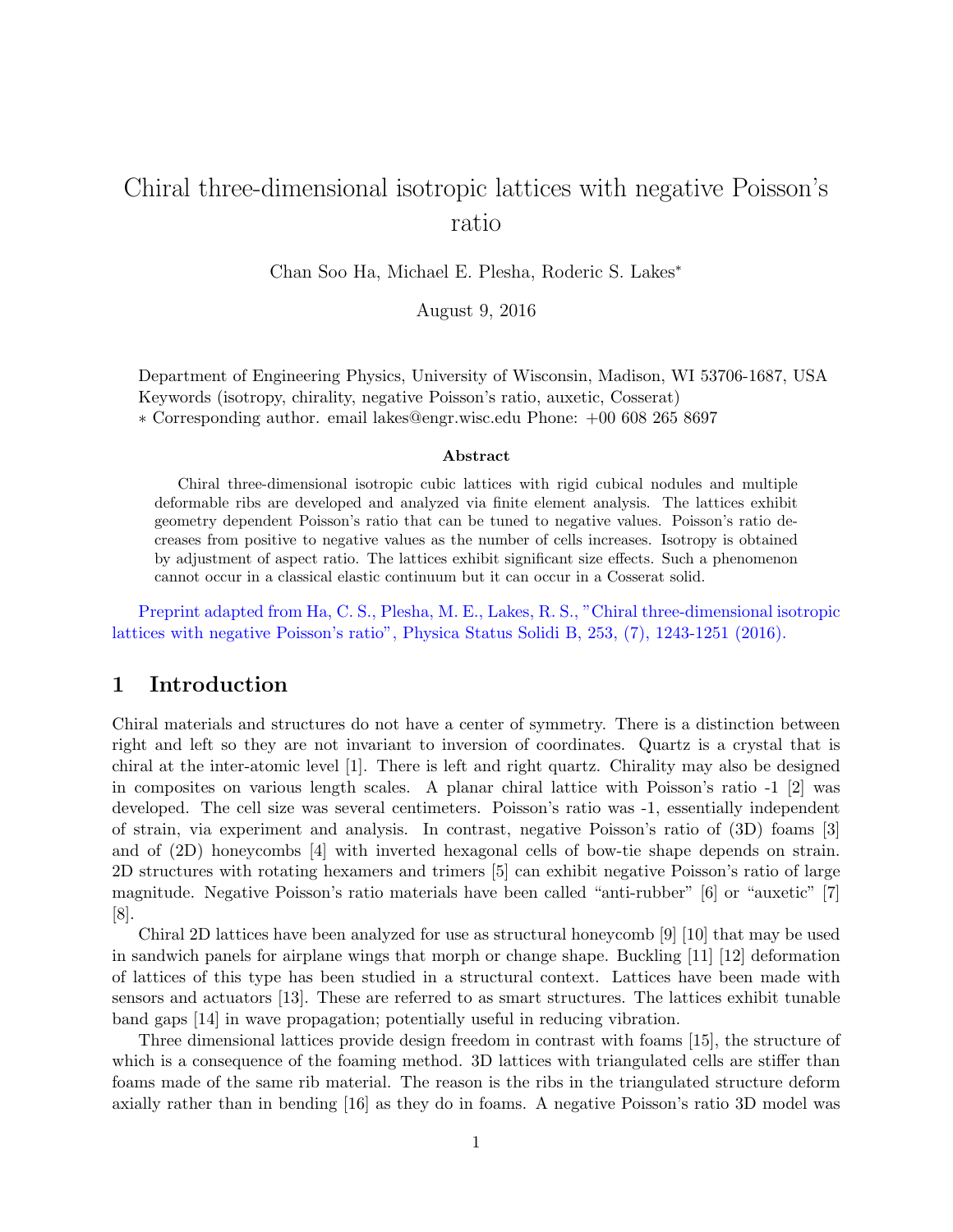developed [17] in order to elucidate the deformation mechanisms of  $\alpha$ -cristobalite [18], a negative Poisson's ratio form of silicon dioxide. A 3D structure containing corner-linked cubical nodules was developed [19] to model structure property relations of an auxetic microporous polymer [20]. 3D lattices with a negative Poisson's ratio [21] have been designed and fabricated.

Continuum mechanics is used when the size of an object is sufficiently larger than the size of its microstructure. In most analyses of cellular solids (e.g. [15]), the continuum is classical. Classical elasticity has no length scale. If the cell size is not small compared with length scales associated with the object or with strain gradients imposed on it, then it is sensible to use a more general continuum model. Cosserat (micropolar) elasticity [22] is a continuum elasticity theory which contains a length scale. Chiral 2D lattices [2] have been analyzed [23] [24] in the context of Cosserat elasticity.

In the present research, 3D chiral lattices [25] with cubic structure are designed to be elastically isotropic. The rationale of having isotropy is that it provides a simpler interpretation. Also, any novel or unusual effects in an elastically isotropic solid cannot be ascribed to directional anisotropy. Size effects are studied and interpreted via Cosserat elasticity.

# 2 Analysis

Lattice structures were designed using the same finite element analysis (FEA) approach as we have done previously [25], using the FEA program ANSYS (release 14.5). Here the ribs are made thicker than in [25] and the aspect ratio is tuned to obtain elastic isotropy. Lattices were designed based on the unit cell (1x1x1) shown in figure 1a. This cell was constructed using eight essentially rigid cubes at the corners of the cell (with cube side length *a*) and numerous deformable ribs (i.e., beams) connecting different corners of cubes to one another as shown. Note that chirality is introduced here. The center-to-center cube spacing is  $L$ , and aspect ratio of the unit cell is defined as  $L/a$ , which is always greater than unity. The ribs are made of steel with Young's modulus  $E = 200$ GPa and Poisson's ratio  $\nu = 0.3$ , and have circular cross section with diameter of the ribs equal to 200 *µ*m. The ratio of the cube side length to the rib diameter, *a/d* is then equal to 5. In prior analysis [25], this ratio was equal to 100. While such a ratio reveals behavior of stretchdominated lattices, thicker ribs are pertinent to bend dominated structures and to the possibility of manufacture via 3D printing. A three dimensional isotropic chiral lattice was fabricated by fused deposition modeling (FDM) technology is shown in figure 2. A Dimension Elite 3D printer with Stratasys ABSplus P430 thermoplastic was used here; the finest resolution is 0.178 mm. A prototype was first designed and was represented by SolidWorks 2015 in .stl (StereoLithography) format. Additional support materials (P400 SR) were removed by dissolving them in detergent and water.

A finite element model for the unit cell was constructed as described in [25]. Each rib was modeled using one beam finite element and each cube was modeled using 24 shell finite elements. The beam finite element includes shear deformation (i.e., they are based on Timoshenko beam theory). Nonetheless, despite the relatively low aspect ratio of the beams,  $\ell_{rib}/d$ , in our model (e.g., for a lattice with  $L/a$  equal to 2,  $\ell_{rib}/d$  is 7.07), shear deformations are not expected to be a significant source of deformation; they are dominated by bending and torsion. The elastic modulus for the shell elements was taken to be eight orders of magnitude greater than *E* of the ribs, so that effectively the cubes are rigid. As such, each cube is a hollow object where its six surfaces are discretized using four shell elements each. The merit of this treatment is that all nodes throughout the finite element model have the same degrees of freedom, namely three translations and three rotations, which makes it straightforward to connect the ribs to the cubes. Furthermore, by using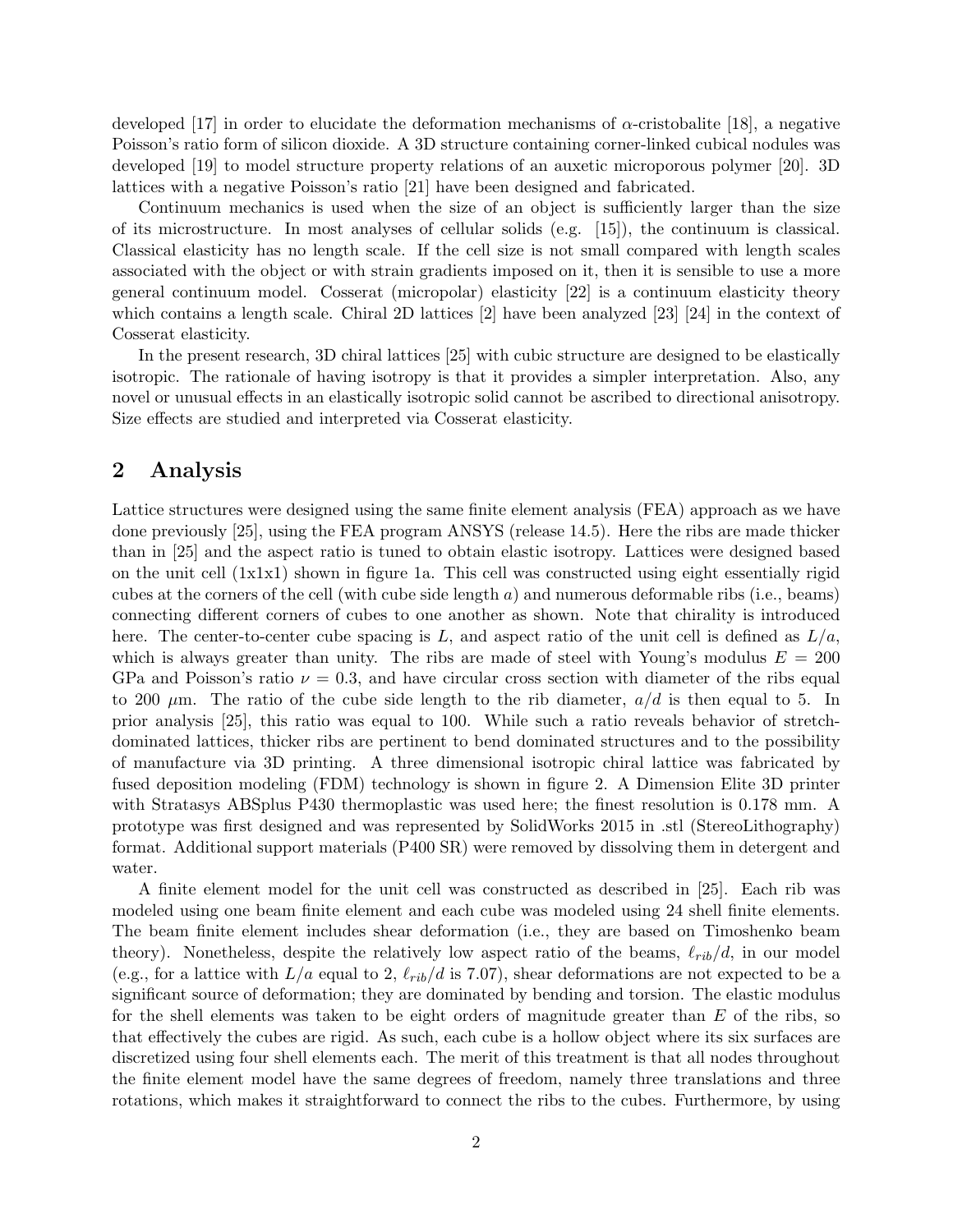four shell elements for each surface of a cube, there is a node present in the center of each cube's face, which is convenient for purposes of applying loads and supports. Using this unit cell, lattices of multiple unit cells were constructed as shown in figure 1b, and various aspect ratios including 1.5, 1.8, 2, 2.2, 5, 10 and 20 were modeled.



Figure 1: (a) Unit cell of chiral lattice structure (1x1x1). (b) A structure with five cells per side (5x5x5). The aspect ratio is defined to be  $L/a$ , where  $L/a > 1$ . Note that the cubes and ribs shown here are not to scale; ribs are shown as lines for providing a better view of chirality.





To determine an effective Young's modulus of the lattices in response to axial compression loading, equal point loads in the negative *z* direction were applied to the center node of each cube on the upper surface of the lattice (the surface with positive *z* as the normal direction) as shown in figure 3a for the 2x2x2 lattice. Support conditions on the opposite surface of the lattice (the surface with negative *z* as the normal direction) consisted of zero *z* direction translation for all center nodes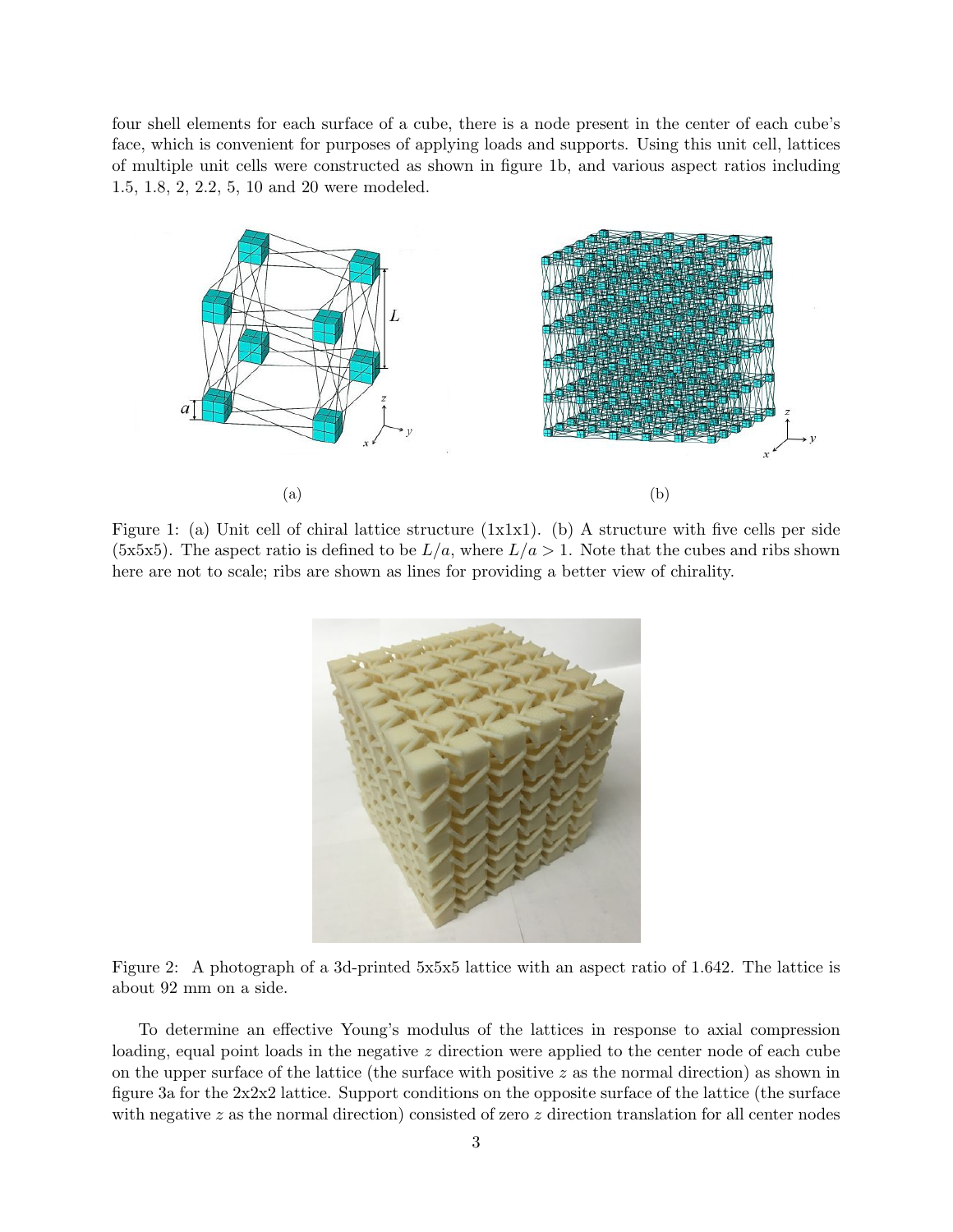on cubes. To prohibit rigid body motion of the lattice, this surface also has the *x* displacement at one node and the *y* displacement at one node constrained, plus one more constraint to prevent rotation about the *z* direction. Thus, the bottom surface of the lattice is supported by rollers and the Poisson effect is allowed to fully develop. Note that there are other ways of applying uniform compression loading to the top surface of our finite element models. We have chosen to apply forces to nodes on the top surface, whereas another option is to prescribe *z* direction displacements. The disadvantage with the latter case is that it will not allow warping displacements in the *z* direction to develop, which we observe do occur due to the chirality of our model. Hence, among these two basic choices for applying loading (i.e., prescribed forces versus prescribed displacements) we believe using prescribed forces is more accurate for our purposes.

Elastic isotropy was achieved by tuning the aspect ratio such that the elastic relation  $E/2G(1+$  $\nu$ ) = 1 between Young's modulus *E*, shear modulus *G*, and Poisson's ratio  $\nu$  is obtained. To that end, pure shear loadings were applied to the lattices in order to determine an effective shear modulus. To model pure shear, equal point loads were applied to the center node of each cube on the appropriate surfaces of the lattice (the surfaces parallel to the *xy* and *xz* planes), as shown in figure 3b. The surface whose normal is the negative *z* direction was constrained to eliminate rigid body motion of the lattice; namely, as shown in figure 3b, the *x*, *y* and *z* displacements at one node, and *y* and *z* displacements at another node, and *z* displacement at yet another node are constrained. For the present chiral lattices,  $E$  and  $\nu$  were obtained from a compression simulation and *G* from a pure shear simulation. The quantity  $E/2G(1+\nu)$  was used as a measure of isotropy; this was computed for all lattice structures, except 1x1x1 lattices, and for all aspect ratios. The results for the 1x1x1 lattices were not used in this process because models with only one cell are better viewed as structures. Aspect ratios resulting in elastic isotropy were determined by fitting computed measures of isotropy (seven data points for each lattice structure) to a 5th degree polynomial using a least-squares best fit. Indeed, a lower degree polynomial best fit would probably be sufficient, but the merit to a 5th degree polynomial is that it is able to fit the number of data points we have (seven) better.

Finite element simulations were performed for all lattice structures (1x1x1 through 6x6x6), and for seven aspect ratios for each of these. The displacements and rotations of all nodes in the lattices were computed in each finite element simulation. Effective strains throughout each unit cell in the lattices were computed similar to our previous research [25] by using the polynomial interpolation

$$
u_x = a_1 + a_2x + a_3y + a_4z + a_5xy + a_6yz + a_7xz + a_8xyz \tag{1}
$$

The coefficients  $a_1$  through  $a_8$  were determined by fitting this polynomial to the eight x direction displacements for each cube in one unit cell of the lattice. Likewise, this process was repeated for determining polynomials for the *y* and *z* direction displacements, namely *u<sup>y</sup>* and *uz*. Equation 1 allows the average continuum strains throughout each unit cell to be determined by using the standard definition of small strains

$$
\epsilon_{ij} = \frac{1}{2} \left( \frac{\partial u_i}{\partial x_j} + \frac{\partial u_j}{\partial x_i} \right) \tag{2}
$$

where  $x_1, x_2$  and  $x_3$  correspond to  $x, y$  and  $z$ , respectively. Note that this entire process of computing the effective strains is identical to using the shape function  $[N]$  and the strain-displacement matrix [*B*] for an 8-node brick finite element

$$
\{\epsilon\} = [B]\{d\} \tag{3}
$$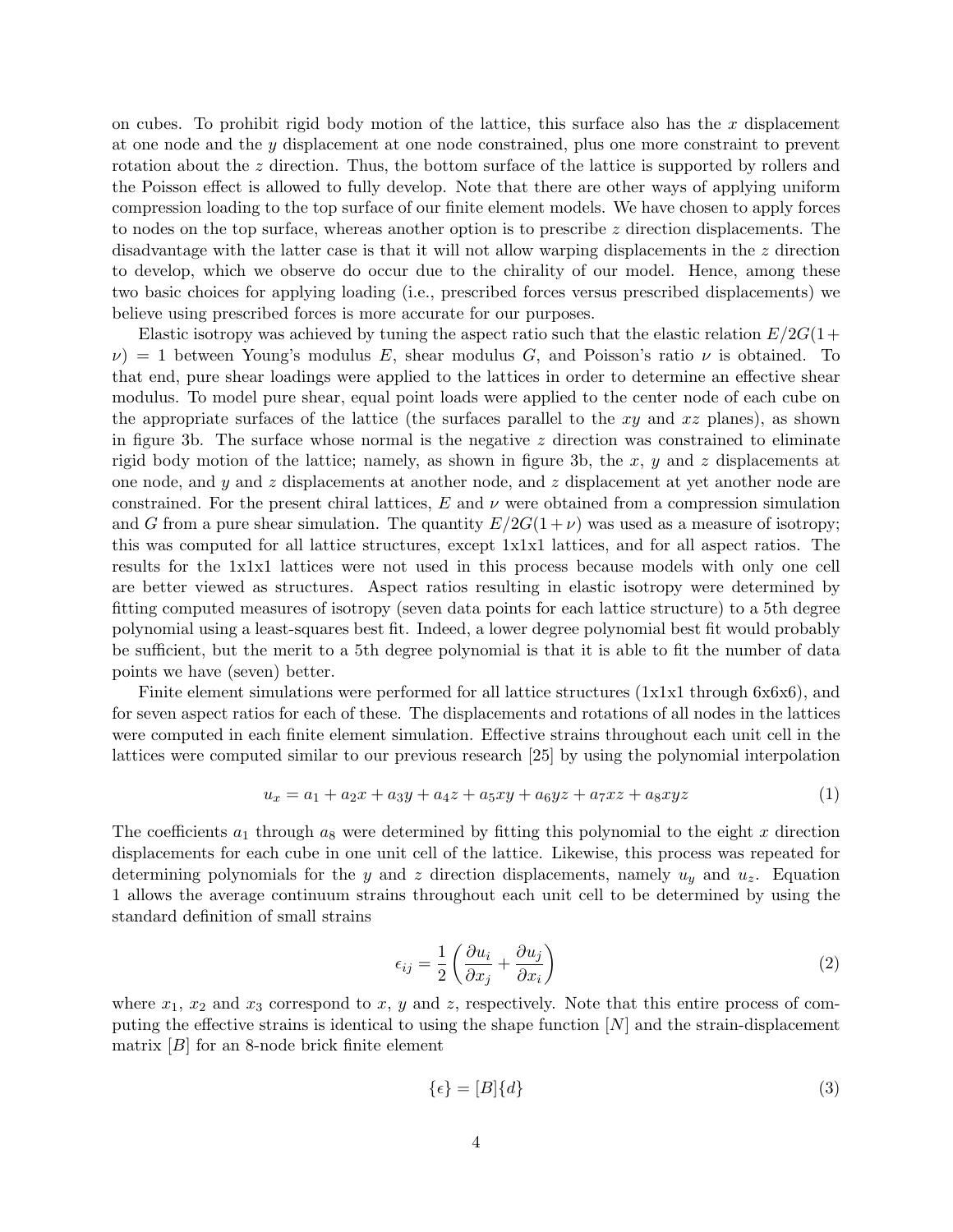

Figure 3: Loading cases for (a) compression, (b) pure shear, and (c) torsion, illustrated for  $2x2x2$ lattices. Support conditions (i.e., displacement constraints) are also shown. For (a) and (b), the arrows represent equal point loads. For (c), a local *X* and *Y* coordinate system is defined on the upper surface (i.e., the surface with positive *z* as the normal direction) with origin at the center of this surface, where these directions are parallel to the *x* and *y* global coordinate directions of the model. The arrows shown in (c) represent prescribed displacements in the *x* and *y* directions as given by equation 11.

where  $[B]=[{\partial}][N]$ . Thus, the effective strains throughout each unit cell were determined by evaluating equation 3 with the [*B*] matrix provided in [27] along with the displacements of each cube in the unit cell obtained from finite element the simulations.

For the three loading cases shown in figure 3, the effective strains of each unit cell were averaged throughout the lattice, which gives rise to bulk effective strains of the lattice  $\epsilon_{lattice}$  in a view of continuum. With this, one can determine mechanical properties of the lattice as follow. The effective Young's modulus of the lattice is given by

$$
E_z = \frac{\sum_{i=1}^{(n+1)^2} P_i}{A_{eff}\epsilon_{lattice,z}}
$$
\n
$$
\tag{4}
$$

where  $P_i$  represents an applied point load,  $n$  is the number of cells per side and  $A_{eff}$  is an effective area of the lattice which is defined as  $(nL)^2$ . Poisson's ratios for two orthogonal directions are determined as

$$
\nu_{zx} = -\frac{\epsilon_{lattice,x}}{\epsilon_{lattice,z}}
$$
  

$$
\nu_{zy} = -\frac{\epsilon_{lattice,y}}{\epsilon_{lattice,z}}
$$
 (5)

Finally, the effective shear modulus is found as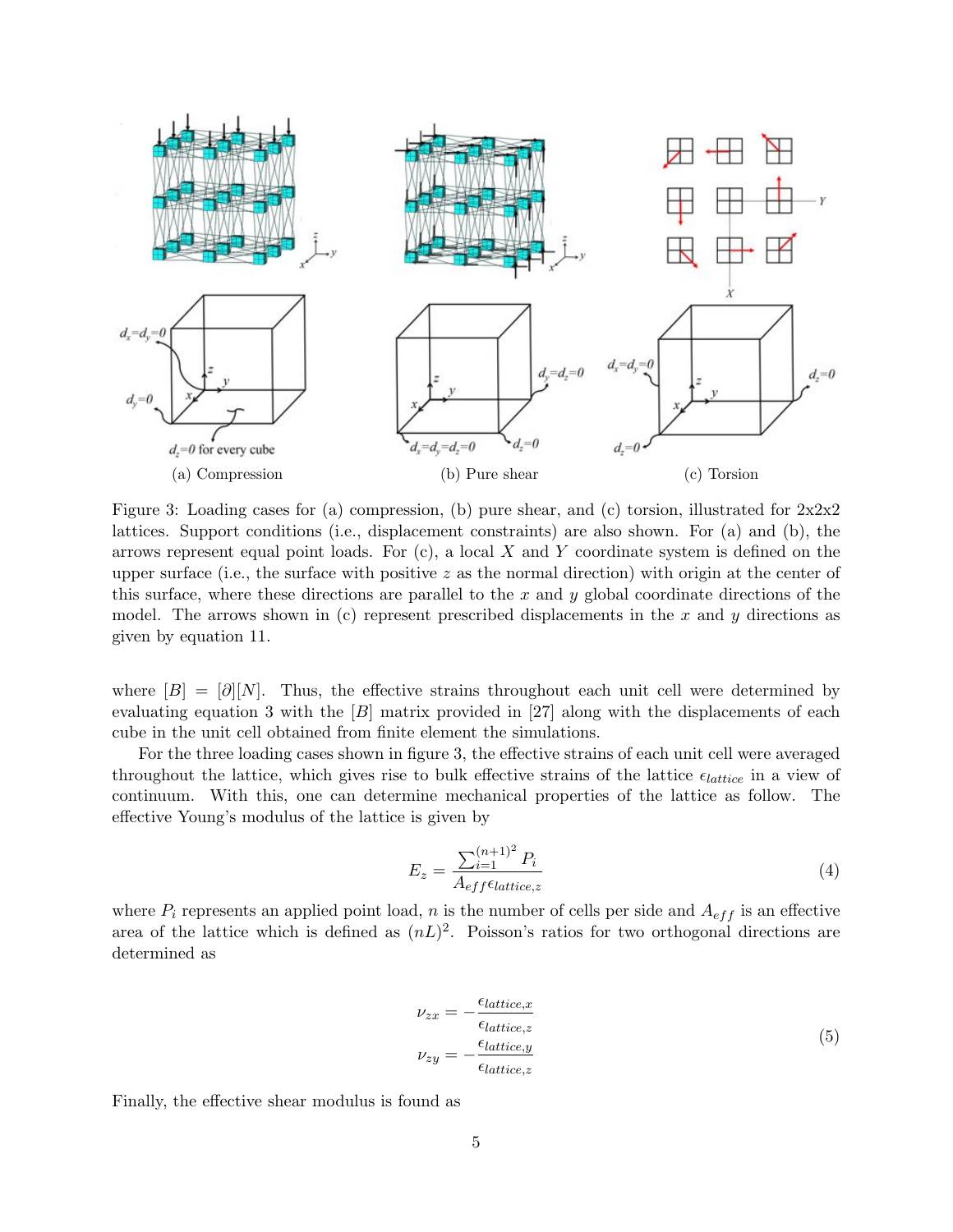$$
G_{yz} = \frac{\tau}{\gamma_{lattice, yz}}\tag{6}
$$

where

$$
\tau = \frac{\sum_{i=1}^{(n+1)^2} P_i}{A_{eff}} \tag{7}
$$

When the size scale of specimens does not greatly exceed the microstructure size, classical elasticity may not apply. A generalized continuum theory such as Cosserat elasticity is more appropriate; the theory contains characteristic length scales. Cosserat theory of elasticity [28] [29], also known as micropolar elasticity [22], integrates a local rotation of points with respect to each other in addition to the usual translations assumed in classical elasticity.

The stress  $\sigma_{jk}$  (force per unit area) can be asymmetric. The resulting moment is balanced by a couple stress *mjk* (a torque per unit area). The antisymmetric part of the stress is related to rotations.  $\sigma_{jk}^{antisym} = \kappa e_{jkm}(r_m - \phi_m)$  in which  $\kappa$  is an elastic constant,  $\phi_m$  is the rotation of points, called micro-rotation,  $e_{jkm}$  is the permutation symbol, and  $r_k = \frac{1}{2}e_{klm}u_{m,l}$  is "macro" rotation based on the antisymmetric part of the gradient of displacement  $u_i$ . The constitutive equations [22] for linear isotropic Cosserat elasticity are

$$
\sigma_{ij} = 2G\epsilon_{ij} + \lambda \epsilon_{kk}\delta_{ij} + \kappa e_{ijk}(r_k - \phi_k)
$$
\n(8)

$$
m_{ij} = \alpha \phi_{k,k} \delta_{ij} + \beta \phi_{i,j} + \gamma \phi_{j,i}
$$
\n
$$
(9)
$$

where  $\delta_{ij}$  is the Kronecker delta and  $\epsilon_{ij}$  is the microstrain tensor. In three dimensions, the quantities  $\lambda, G, \alpha, \beta, \gamma, \kappa$  are six independent Cosserat elastic constants. An isotropic Cosserat solid thus has six elastic constants, whereas a classical elastic solid has two. If  $\alpha$ ,  $\beta$ ,  $\gamma$ , and  $\kappa$  become zero, the equations of classical elasticity are recovered. The characteristic length in torsion is  $\ell_t = \sqrt{\frac{\beta + \gamma}{2G}}$ .

Cosserat effects may be revealed via size effects in torsion and in bending. Analytical solutions are available in the literature [30] [31] for round rods of isotropic non-chiral material. There is no known analytical solution for square bars of chiral material. Thus, the solution for an isotropic round bar with chiral material [30], which is exact, is used here

$$
G = G_{asy}(1 + 6(\ell_t/r)^2) \left[ \frac{1 - 4\Psi \chi/3}{1 - \Psi \chi} \right]
$$
 (10)

where  $\chi = I_1(pr)/prI_0(pr)$ ,  $p^2 = 2\kappa/(\alpha + \beta + \gamma)$ , and  $I_0$  and  $I_1$  are modified Bessel functions of the first kind. Technical constants include the coupling number which is  $N = \sqrt{\frac{\kappa}{2G+\kappa}}$  and the polar ratio is  $\Psi = \frac{\beta + \gamma}{\alpha + \beta + \gamma}$ . The ratio of Bessel terms inside the square brackets in equation 10 reduces to 1 for  $N = 1$ .

To study size effects on our lattices, torsion loading was applied by prescribing displacements in the x and y directions (denoted as  $d_{xi}$  and  $d_{yi}$ , respectively) to each node *i* at the centers of all cubes on the upper surface of the FEA model (i.e., the surface with positive *z* as the normal direction, as shown in figure 3c). To determine these displacements, an *XY* local coordinate system is defined in figure 3c where the *X* and *Y* axes are parallel with the *x* and *y* axes of a global coordinate system, and the origin of the *XY* system is at the center of the upper face. The displacements  $d_{xi}$  and  $d_{yi}$ provide a uniform small rotation  $\eta$  of the upper surface about the  $+z$  axis, which is equivalent to applying torque to the lattices in the same direction. The prescribed displacements are determined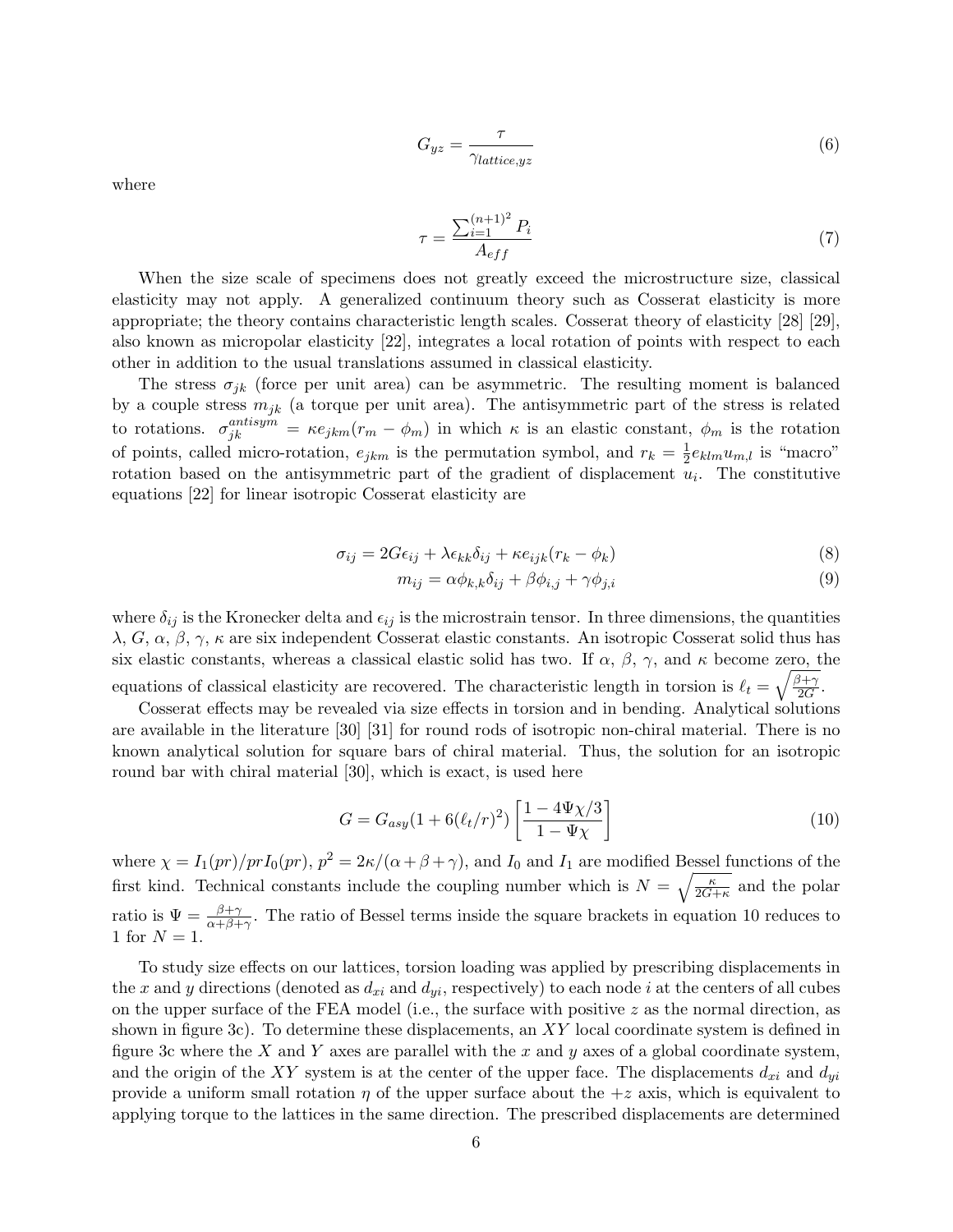as follows. For a particular node *i* on the upper surface, its position vector, which provides its location relative to the origin of the *XY* coordinate system, is  $\vec{r_i} = X_i \hat{i} + Y_i \hat{j}$ , where  $X_i$  and  $Y_i$ are the coordinates of the node, and  $\hat{i}$  and  $\hat{j}$  are the usual unit vectors in the x and y directions, respectively. The surface is subjected to a rotation  $\vec{\omega} = \eta \hat{k}$  where  $\eta$  is the prescribed small rotation of the surface and  $\hat{k}$  is a unit vector in the *z* direction. Carrying out the cross product  $\vec{d}_i = \vec{\omega} \times \vec{r}_i$ provides the prescribed displacements for node *i* as

$$
d_{xi} = -\eta Y_i \quad \text{and} \quad d_{yi} = \eta X_i \tag{11}
$$

Rigid body motion of the lattices are suppressed by imposing sufficient boundary constraints on the opposite surface (whose normal is the negative *z* direction); *x* and *y* displacements on one edge were constrained, and the *z* displacement was constrained at two corner nodes (see figure 3c). Note that all nodes on the upper surface of the FEA model may displace in the *z* direction, thus the lattices are allowed to freely warp. In order to compute an effective shear modulus  $G_{torsion}$  caused by the prescribed displacements, the reaction forces  $\vec{F}_i$  for each of the nodes on the upper surface with prescribed displacements was retrieved and a net torque was obtained as

$$
\vec{T} = \sum_{i=1}^{(n+1)^2} \vec{r_i} \times \vec{F_i}
$$
\n(12)

This torque is in positive  $z$  direction and we denote its magnitude by  $T$ . The effective shear modulus for all lattice structures with different aspect ratios were then computed as

$$
G_{torsion} = \frac{T(nL)}{\eta J} \tag{13}
$$

where *J* is polar moment of inertia which was approximated as  $J = \frac{1}{2}\pi(\frac{nL}{2})^4$ . The asymptotic shear modulus  $G_{asy}$  and the characteristic length  $\ell_t$  were determined by fitting the computed effective shear moduli *Gtorsion* of lattice structures (except the 1x1x1 lattice) to equation 10 in nonlinear least-squares sense using MatLab; this fitting also provides *p* and the coupling number *N*. Here, the polar ratio  $\Psi$  was assumed to be 1.5; size effects are insensitive to  $\Psi$  except for size approaching zero. The radius r was taken as half the width of lattices.

Once  $G_{asy}$  and  $\ell_t$  were found by fitting computed data to equation 10, the relative stiffness  $\Omega$ was computed by dividing equation 10 by the asymptotic shear modulus *Gasy*, which gives the size effect as given in equation 14.

$$
\Omega = (1 + 6(\ell_t/r)^2) \left[ \frac{(1 - 4\Psi \chi/3)}{1 - \Psi \chi} \right]
$$
\n(14)

The elastic constants obtained by this process are technical constants not tensorial ones. The reason is that in the absence of an analytical solution for torsion of a chiral square section bar, the solution for a round bar was used. Such a simplification cannot generate size effects via classical elasticity because classical solids do not exhibit size effects, and there is no elastic effect from chirality. The size effects must arise from generalized continuum, e.g. Cosserat, effects in the lattice.

#### 3 Results and discussion

The effective Young's modulus and Poisson's ratio from the compression simulations and the effective shear modulus from the pure shear simulations for all lattice structures (1x1x1 through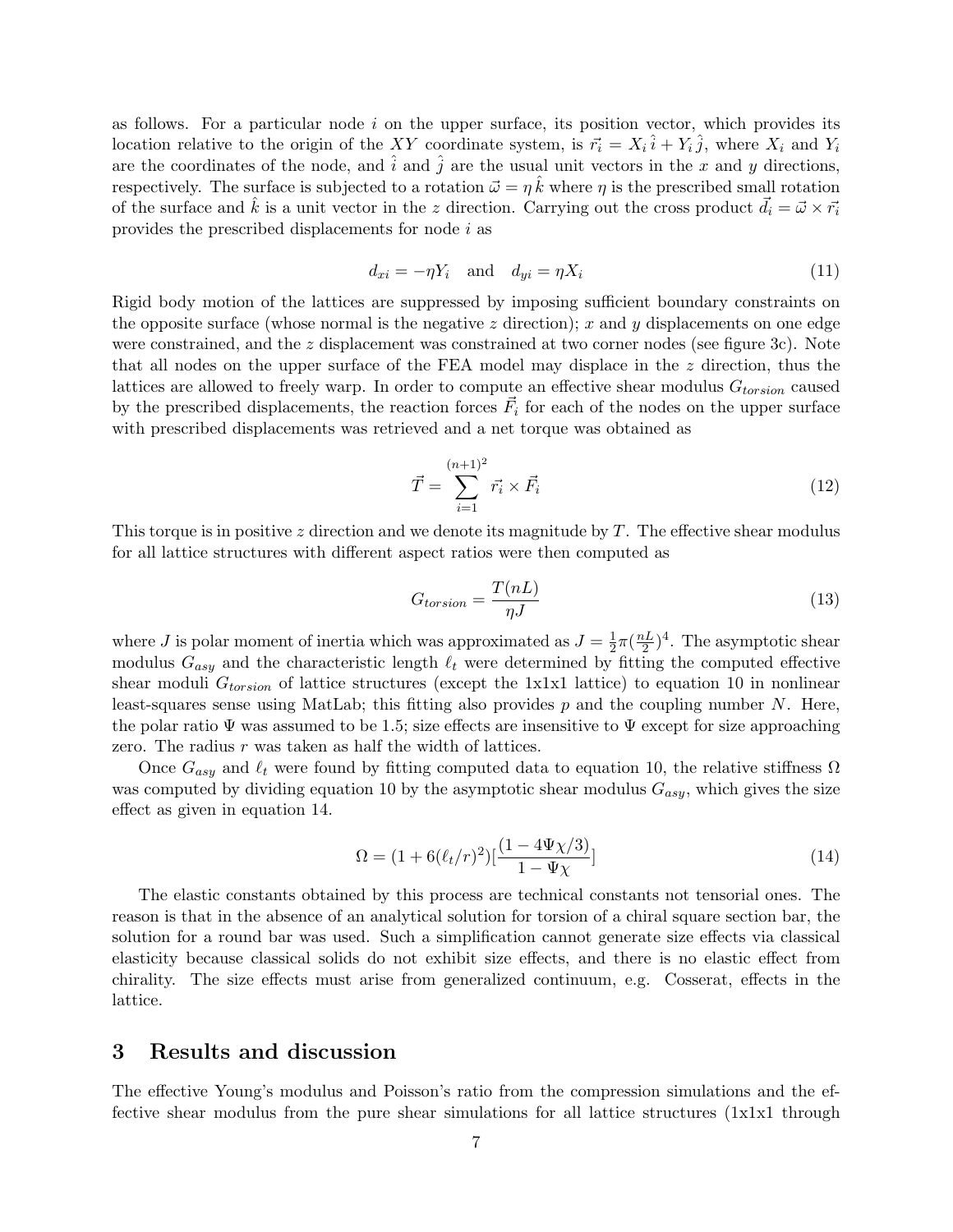6x6x6), and for seven aspect ratios are shown in figures 4, 5 and 6. The objective is to find an aspect ratio that gives rise to elastic isotropy. Note that it was necessary to assume a modulus for rib material in order to determine mechanical properties of the lattices; the modulus of steel was chosen for convenience. Moduli of the lattice depend on the rib material and on geometry. The ratio of the effective Young's modulus of the lattice to the rib modulus, the relative Young's modulus, is independent of the assumed rib modulus, as shown in figure 4. Most of the mass in the lattice is in the solid cubical nodules, so the usual modulus versus density plot is not appropriate here. The design is not intended to be light weight; studies of acoustic behavior, which depends on nodule mass, are planned. Poisson's ratio in two orthogonal directions (i.e.,  $\nu_{zx}$  and  $\nu_{zy}$ ) is found to be identical. As shown in figure 5, when the aspect ratio is about 2, Poisson's ratio becomes more negative as the number of unit cells per side increases. Moreover, the effective shear modulus varies approximately by a factor of  $10<sup>5</sup>$ .

Note that we have performed a large number of simulations with lattices having different rib slenderness ratios, *a/d*. As expected, numerical values of the mechanical properties of the lattices depend on this ratio; stiffer lattices can be designed when thicker ribs are used. For example, when the rib slenderness ratio varies from  $100$  to 5, the magnitude of the effective Young's modulus of the lattices increases by approximately a factor of 400, and the Poisson effect was reduced by approximately 20  $\%$ . However, trends in the mechanical properties of the lattices (e.g., the effective Young's modulus, Poisson's ratio and an effective shear modulus) remain the same. Regardless of the rib slenderness ratio, as the number of cells per side increases, a monotonically decreasing trend in the effective Young's modulus is seen, which tends to converge to a constant value, which is also observed for the effective shear modulus.



Figure 4: The effective Young's modulus and the relative Young's modulus in a principal direction versus aspect ratio.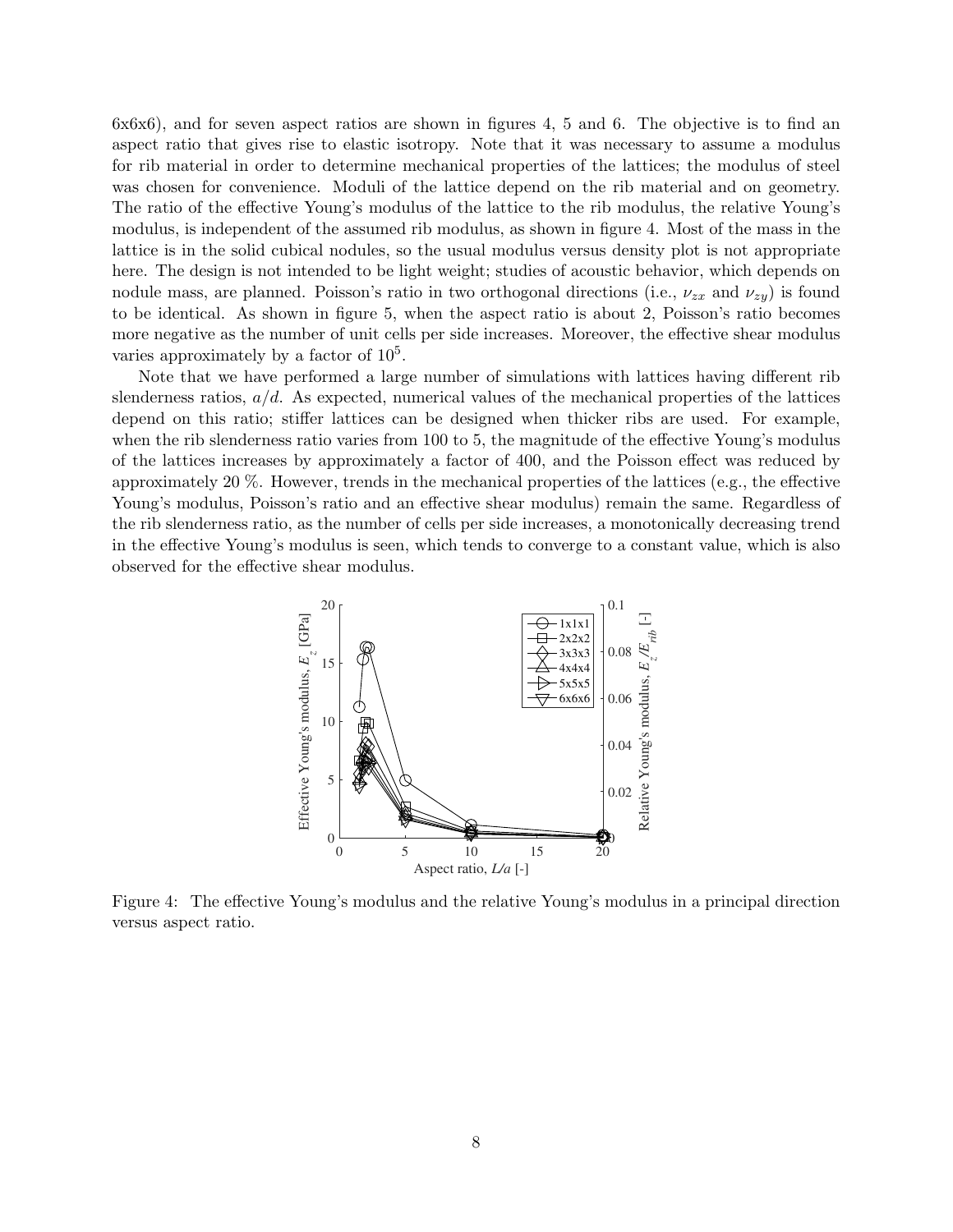

Figure 5: Poisson's ratio in a principal direction versus aspect ratio.



Figure 6: The effective shear modulus (from pure shear) in a principal direction versus aspect ratio.

With computed  $E_z$ ,  $\nu$  and  $G_{yz}$  above, the measure of isotropy,  $E_z/2G_{yz}(1+\nu)$ , was determined for all lattice structures except 1x1x1 lattices and for all aspect ratios, as shown in figure 7a. It was found that isotropy occurs when the aspect ratio is between 1.6326 and 1.6466. As seen in figure 7b, the curves for all models are tightly clustered, and the goodness of fit was  $R^2 = 1$ . Aspect ratio *L/a* for isotropy was about 1.64, and this is independent of the rib slenderness ratio *a/d* over a range of values from 100 to 5.

For three dimensional isotropic chiral lattices, the effective Young's modulus in a principal direction versus the number of cells per side is shown in figure 8a. The relative Young's modulus is also plotted in this figure. Note that the aspect ratio of these isotropic lattices was taken as 1.64; this value is an average of computed aspect ratios of all of the lattices that result in isotropy. The Young's modulus monotonically decreases and tends to converge to a constant value as the number of cells increases. A size effect in compression is anticipated in view of the Cosserat continuum in which chiral Cosserat solids have a length scale and coupling between compression and torsion [26], giving rise to stretch-twist coupling, as shown in figure 8d. Poisson's ratio in this continuum view has radial dependence and size effects. A size effect in Poisson's ratio is revealed by FEA. Poisson's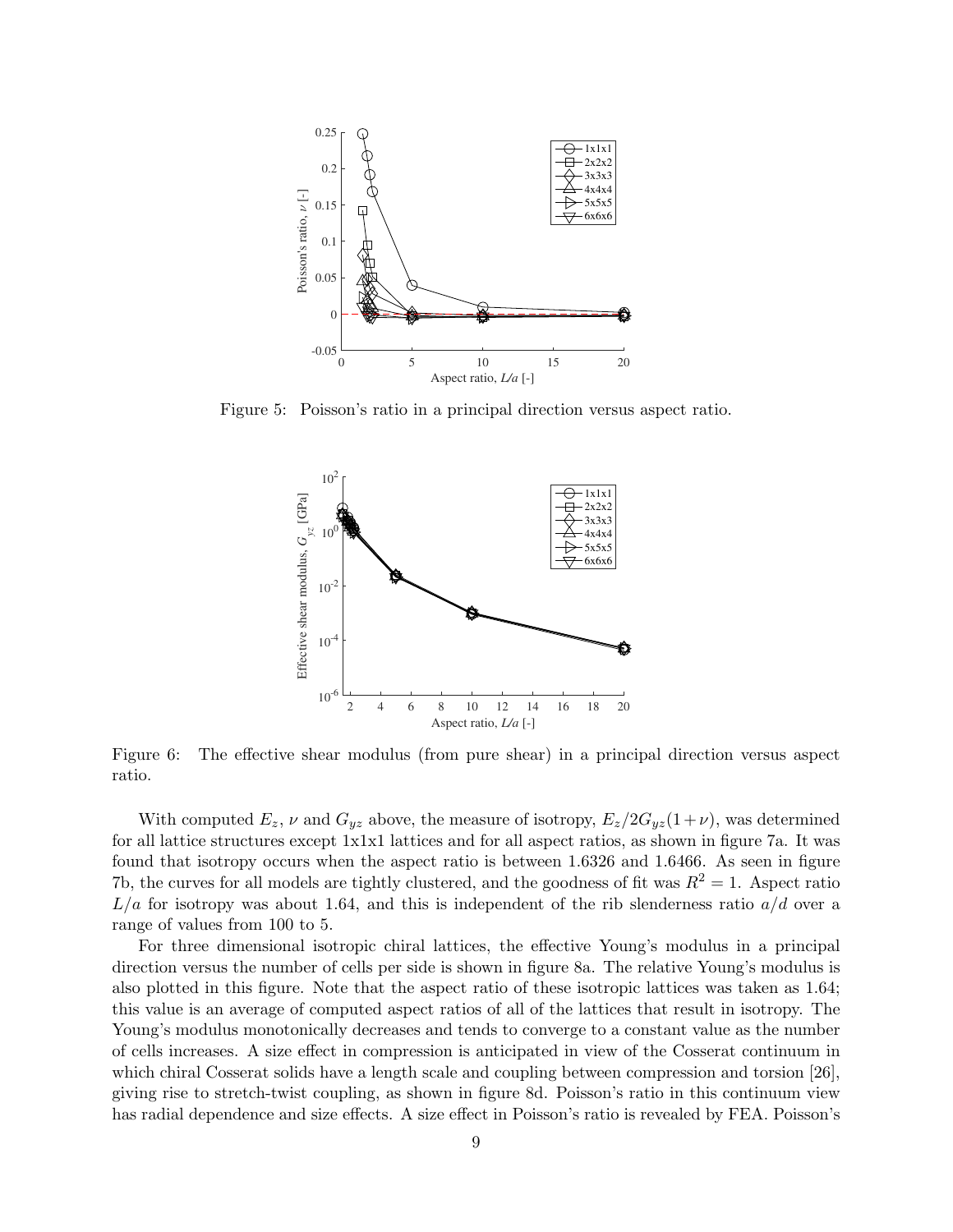

Figure 7: (a) The measure of isotropy vs. the aspect ratio for chiral lattice; a value of 1 indicates elastic isotropy. (b) An expanded scale showing fitting of data points with the least-squares 5th degree polynomial.

ratio is depicted in figure 8b. When  $n = 6$ , Poisson's ratio becomes almost zero (e.g.,  $\nu = 0.0024$ ). Thus, negative Poisson's ratio is expected for a sufficient number of cells. By fitting the computed Poisson's ratio to a power function using nonlinear least-squares, Poisson's ratio becomes negative when *n* exceeds 7, and its asymptotic value is approximately  $-0.1393$ , as shown in figure 9; the goodness of fit  $R^2$  was 0.99. Note that a slow approach to asymptotic values is anticipated in the Cosserat continuum view. Cosserat elasticity allows the same range of Poisson's ratio [22] as does the classical elasticity. The Cosserat analysis applies to the full range of sizes and Poisson's ratio. Experiments are anticipated for materials with more cells. The effective shear modulus shown in figure 8c has a similar trend compared to the effective Young's modulus.



Figure 9: Interpolation and extrapolation of Poisson's ratio to a power function.

Results of torsion size effect studies are depicted in figure 10. For three-dimensional isotropic chiral lattices with  $a/d$  equal to 5,  $G_{asy} = 0.861$  GPa,  $\ell_t = 1.55$  mm,  $N = 1$ ,  $\Psi = 1.5$ . The goodness of fit was  $R^2 = 0.99$ . The model with only one cell is excluded for size effect studies, because it is better viewed as a structure. Classical elastic solids, unlike Cosserat solids, have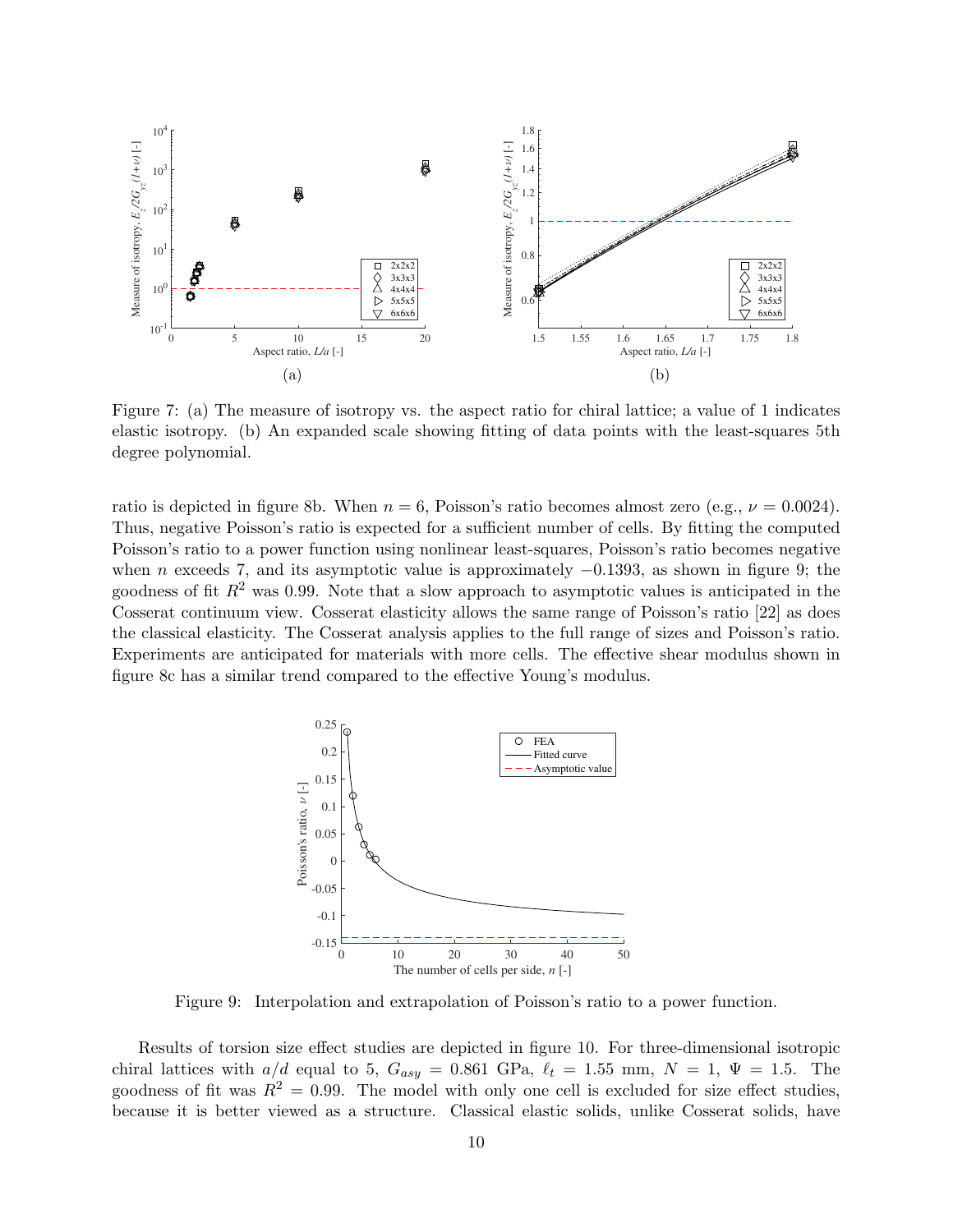

Figure 8: Three dimensional isotropic chiral lattices versus number of cells per side; (a) Effective Young's modulus. (b) Poisson's ratio. (c) Effective shear modulus (d) Stretch-twist coupling.

a relative stiffness equal to 1 independent of size. Lattices presented in this paper clearly show significant size effects. The Cosserat characteristic length  $\ell_t$  is comparable to the nodule spacing *L*  $= 1.64$  mm. Moreover, since N was found to be 1, couple stress theory which is a special case of Cosserat elasticity, is appropriate. Cosserat solids with  $N = 1$  (its upper bound) can be interpreted by couple stress theory [32] [34]; this corresponds to  $\kappa \to \infty$ ; the characteristic length in Cosserat theory is equivalent to  $\sqrt{3}$  times the length in couple stress theory. In the present paper, we use symbols after Eringen [22].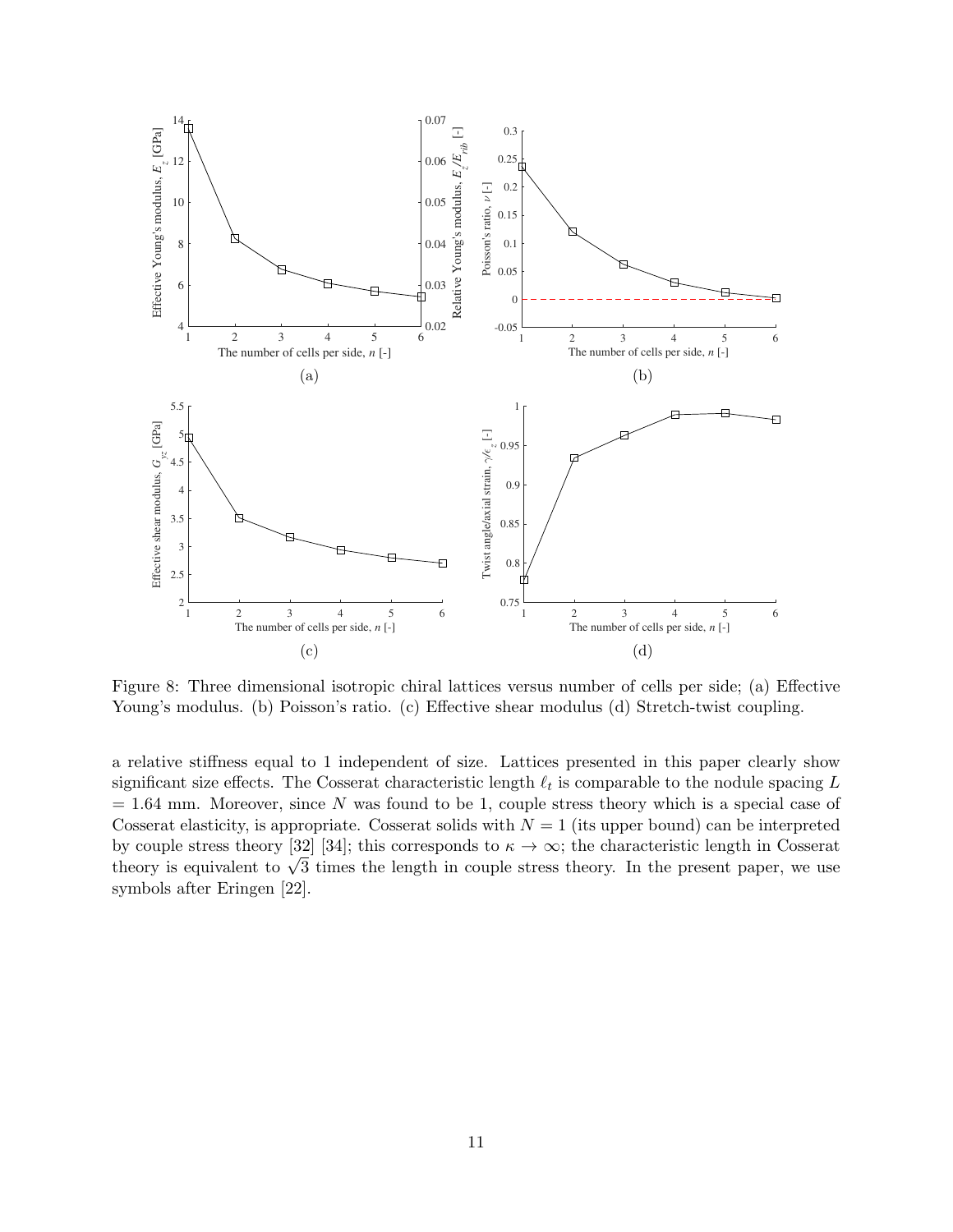

Figure 10: Size effects for three-dimensional isotropic chiral lattices for which  $L/a = 1.64$  and nodule spacing  $L = 1.64$  mm. Points are obtained via FEA. Curve is theoretical with  $G_{asy} = 0.861$ GPa,  $\ell_t = 1.55$  mm,  $N = 1$ ,  $\Psi = 1.5$ ; the goodness of fit,  $R^2 = 0.99$ . Classical elastic solids have  $\Omega = 1$  (independent of width).

Size effects can also come from surface effects associated with incomplete cells, surface damage or cell connectivity that ends at the surface; such surface effects produce a softening size effect [35]. These surface effects compete with the stiffening effect of Cosserat elasticity [38]. This is of concern for foams that are cut by a machining process. The softening associated with surface effects can reduce apparent Cosserat parameters but cannot mimic a Cosserat effect because the effect is opposite.

Periodic boundary conditions can simplify analyses in which strain is uniform as in the calculation of Poisson's ratio in hexamer systems [36] [37]; also in analyses of wave motion. Because Cosserat elasticity entails sensitivity to gradients of rotation, and the size effects of interest require a free surface, periodic boundary conditions were not used in the analysis.

The constitutive equations for a Cosserat solid which is isotropic with respect to direction but not with respect to inversions are as follows [26]:

$$
\sigma_{kl} = \lambda \epsilon_{rr} \delta_{kl} + 2G \epsilon_{kl} + \kappa e_{klm} (r_m - \phi_m) + C_1 \phi_{r,r} \delta_{kl} + C_2 \phi_{k,l} + C_3 \phi_{l,k}
$$
(15)

$$
m_{kl} = \alpha \phi_{r,r} \delta_{kl} + \beta \phi_{k,l} + \gamma \phi_{l,k} + C_1 \epsilon_{rr} \delta_{kl} + (C_2 + C_3)\epsilon_{kl} + (C_3 - C_2)e_{klm}(r_m - \phi_m)
$$
(16)

Elastic constants  $C_1$ ,  $C_2$  and  $C_3$  are associated with the effect of chirality (i.e., noncentrosymmetry). If these constants vanish, the equations of isotropic micropolar elasticity are recovered. An exact solution for tension / compression of a round chiral Cosserat rod is available [26]; this serves as a guide for the analyst in seeking new effects. There is no available continuum solution for torsion of a square chiral bar, so a finite element approach such as the one used here is appropriate. While it is possible to obtain all six elastic constants of an isotropic Cosserat solid via experiment [39], available analysis does not suffice to determine all nine constants of a chiral solid. Therefore the characteristic length obtained is an effective one.

Chiral lattices may be of interest in the context of the stretch-twist coupling they provide, or for the potential as a framework for isotropic piezoelectric solids [40] which entail Cosserat effects. In such solids, polarization is coupled via an isotropic third rank tensor to the antisymmetric part of the stress.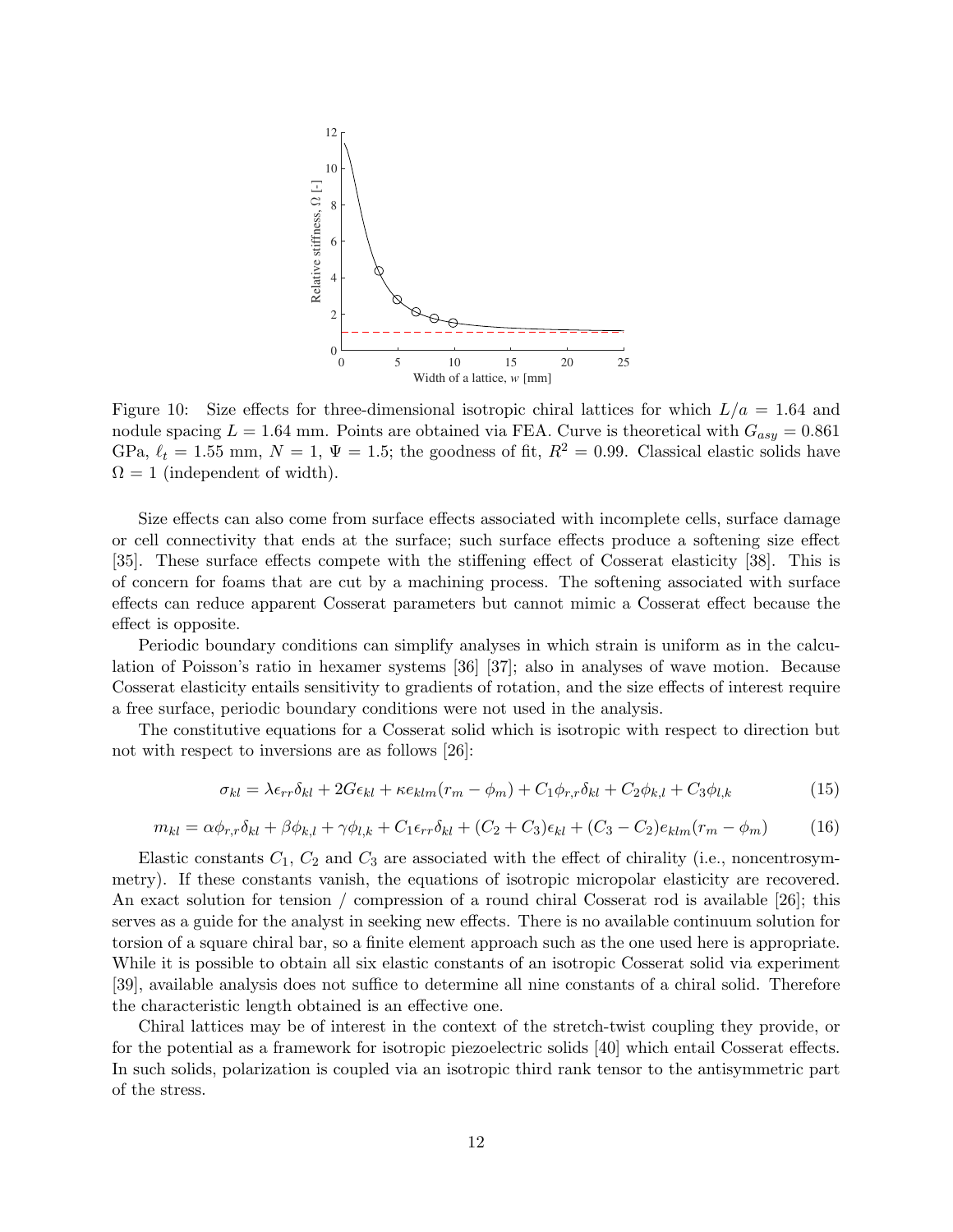# 4 Conclusion

Three dimensional isotropic chiral lattices were developed via finite element analysis. The effective Young's modulus, Poisson's ratio in two orthogonal directions and the effective shear modulus exhibit size effects. Both the effective Young's modulus and the effective shear modulus show convergence to a constant value with an increase of the cells in each side. Poisson's ratio can be negative with sufficient cells. Significant size effects, approaching a factor of five in torsion rigidity, occurred in the lattices. This reveals Cosserat elasticity.

#### Acknowledgment

Partial support from the NSF via Grant CMMI-1361832 and from the Petroleum Research Fund is gratefully acknowledged.

## References

- [1] J. F. Nye, *Physical Properties of Crystals*, Oxford, Clarendon, (1976).
- [2] D. Prall and R. S. Lakes, Properties of a chiral honeycomb with a Poisson's ratio -1, Int. J. of Mechanical Sciences, 39, 305-314, (1996).
- [3] R. S. Lakes, Foam structures with a negative Poisson's ratio, Science, 235 1038-1040 (1987).
- [4] L. J. Gibson, M. F. Ashby, G. S. Schajer, and C. I. Robertson, The mechanics of two dimensional cellular solids, Proc. Royal Society London, A382, 25-42 (1982).
- [5] A. A. Pozniak and K. W. Wojciechowski, Poisson's ratio of rectangular anti-chiral structures with size dispersion of circular nodes, Phys. Stat. Sol. (b) 251, 367-374, (2014).
- [6] J. Glieck, Anti-rubber, New York Times 14 April (1987).
- [7] K. E. Evans, Auxetic polymers a new range of materials, Endeavor, 15 (4), 170-174 (1991).
- [8] K. L. Alderson, A. P. Kettle, K.E. Evans, Novel fabrication route for auxetic polyethylene. Part 1. Processing and microstructure Polymer Engineering and Science, 45, 4, 568-578, (2005)
- [9] D. Bornengo, F. Scarpa, C. Remillat, Evaluation of hexagonal chiral structure for morphing airfoil concept, Proceedings of the Institution of Mechanical Engineers, Part G: Journal of Aerospace Engineering 219 185-192 (2005).
- [10] J. Martin, J. Heyder-Bruckner, C. Remillat, F. Scarpa, K. Potter, M. Ruzzene, The hexachiral prismatic wingbox concept, Phys. Stat. Sol. (b) 245 570-571 (2008).
- [11] A. Spadoni, M. Ruzzene and F. Scarpa, Global and local linear buckling behavior of a chiral cellular structure, Phys. Stat. Sol. (b) 242 695-709 (2005).
- [12] W. Miller, C.W. Smith, F. Scarpa, K.E. Evans, Flatwise buckling optimization of hexachiral and tetrachiral honeycombs, Composites Science and Technology, 70, 1049-1056, (2010).
- [13] H. Abramovitch, M. Burgard, L. Edery-Azulay, K.E. Evans, M. Hoffmeister, W. Miller, F. Scarpa, C.W. Smith, K.F. Tee, Smart tetrachiral and hexachiral honeycomb: Sensing and impact detection, Composites Science and Technology 70, 1072-1079 (2010).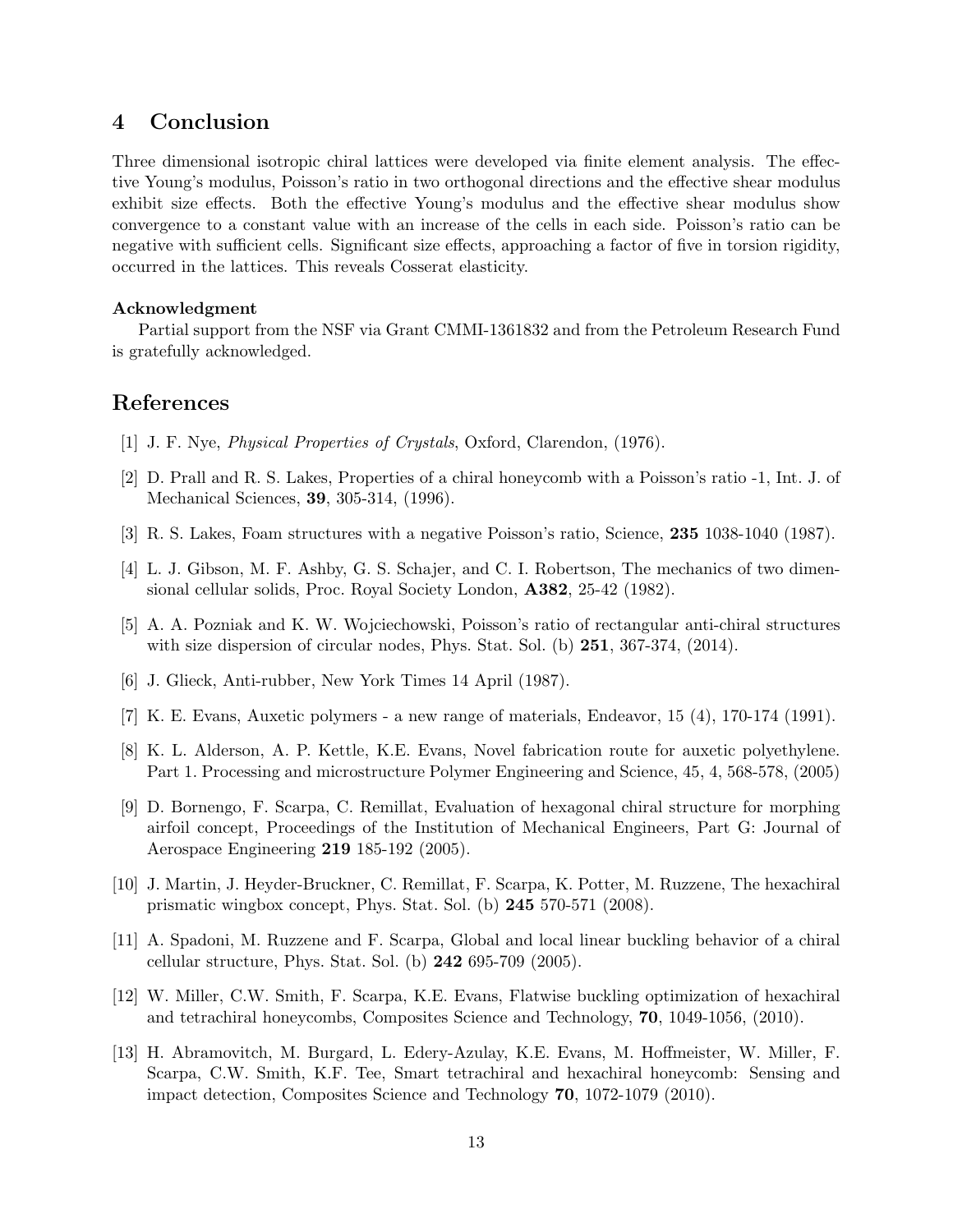- [14] A. Spadoni, M. Ruzzene, S. Gonelli, F. Scarpa, Phononic properties of hexagonal chiral lattices, Wave Motion 46 (7), 435-450 (2009).
- [15] L. J. Gibson, and M. F. Ashby, *Cellular Solids*, Pergamon, Oxford, 1988; 2nd Ed., Cambridge, (1997).
- [16] A. J. Jacobsen, W. Barvosa-Carter, S. Nutt, Compression behavior of micro-scale truss structures formed from self-propagating polymer waveguides, Acta Materialia, 55, 6724-6733, (2007).
- [17] A. Alderson, K. E. Evans, Rotation and dilation deformation mechanisms for auxetic behavior in the  $\alpha$ -cristobalite tetrahedral framework structure. Physics and Chemistry of Minerals 28(10):711-718 (2001).
- [18] A. Y. Haeri, D. J. Weidner, and J. B. Parise, Elasticity of alpha-cristobalite: a silicon dioxide with a negative Poisson's ratio, Science, 257, 650-652 (1992).
- [19] N. Gaspar, C. W. Smith, A. Alderson, J. N. Grima, K. E. Evans, A generalised threedimensional tethered-nodule model for auxetic materials. Journal of Materials Science 46(2):372-384 (2011).
- [20] K. L. Alderson, R. S. Webber, K. E. Evans, Microstructural evolution in the processing of auxetic microporous polymers. Phys Status Solidi B 244(3):828-841 (2007).
- [21] T. Buckmann, R Schittny, M Thiel, M Kadic, GW Milton and M Wegener, On threedimensional dilational elastic metamaterials, New Journal of Physics 16 033032 (2014).
- [22] A.C. Eringen, Theory of micropolar elasticity. In Fracture Vol. 1, 621-729 (edited by H. Liebowitz), Academic Press (1968).
- [23] X. N. Liu, G. L. Huang, G. K. Hu, Chiral effect in plane isotropic micropolar elasticity and its application to chiral lattices, J. of the Mechanics and Physics of Solids 60, 1907-1921 (2012).
- [24] A. Spadoni, M. Ruzzene, Elasto-static micropolar behavior of a chiral auxetic lattice, J. of the Mechanics and Physics of Solids 60, 156-171 (2012).
- [25] C. S. Ha, M. E. Plesha, R. S. Lakes, Chiral three dimensional lattices with tunable Poisson's ratio, Smart Materials and Structures, accepted, 11.3 (2015).
- [26] R. S. Lakes and R. L. Benedict, Noncentrosymmetry in micropolar elasticity, International Journal of Engineering Science, 29 (10), 1161-1167, (1982).
- [27] R. D. Cook, D. S. Malkus, M. E. Plesha, R. J. Witt, Concepts and Applications of Finite Element Analysis, 4th edition, John Wiley and Sons publishers, (2002).
- [28] E. Cosserat, and F. Cosserat, *Theorie des Corps Deformables*, Hermann et Fils, Paris (1909).
- [29] R. D. Mindlin, Stress functions for a Cosserat continuum, Int. J. Solids Structures, 1, 265-271  $(1965).$
- [30] R. D. Gauthier and W. E. Jahsman, A Quest for micropolar elastic constants, Journal of Applied Mechanics, 42(2), 369-374 (1975).